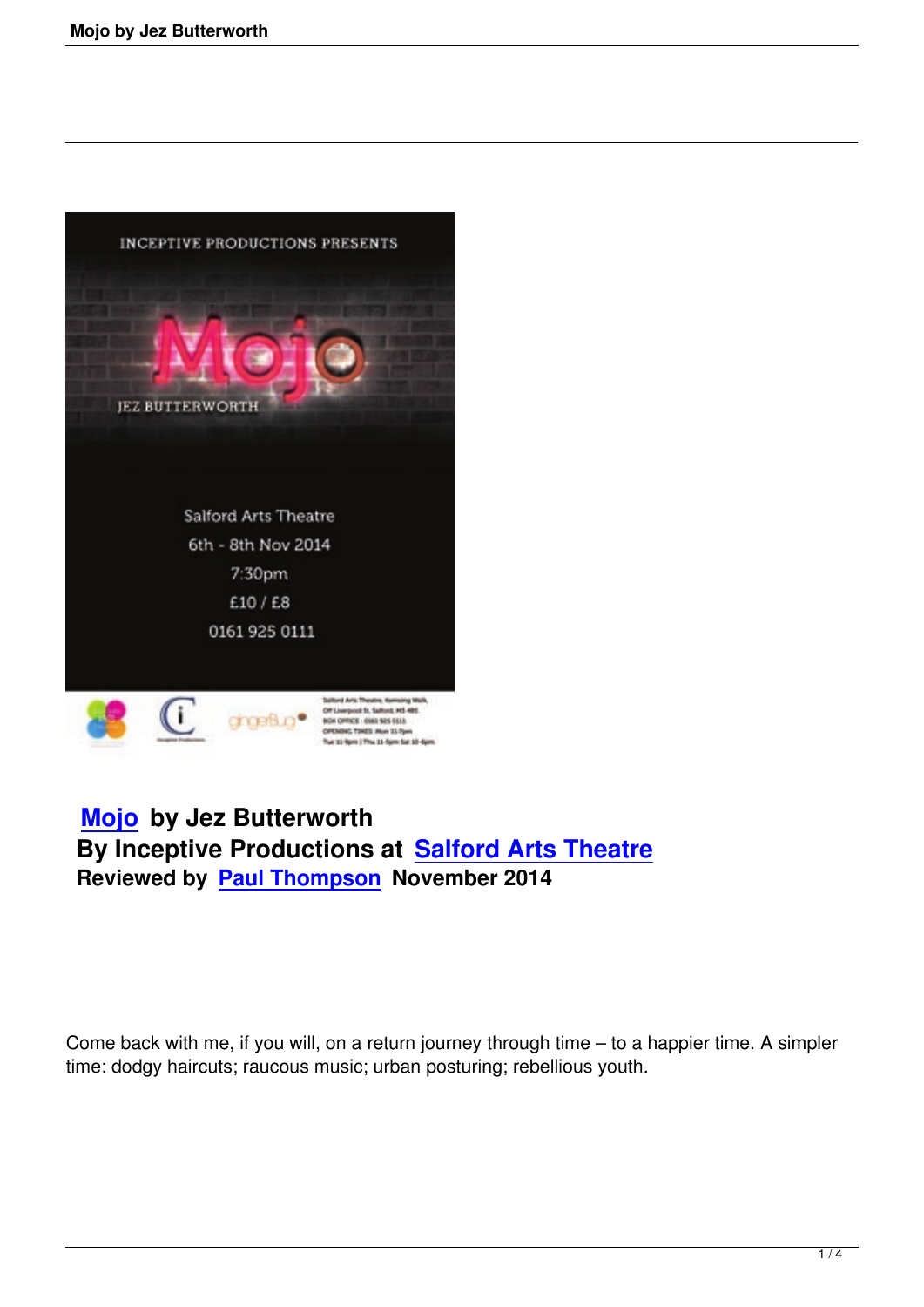Yes, as long ago as 1995, Jerusalem scribe **Jez Butterworth** hit the scene with *Mojo*, an amphetamine-fuelled, cantering romp of a dark comedy about a paranoid power struggle in a locked-down Soho night club.

On the coat tails of last year's West End revival, newcomers Inceptive Productions now bring this unearthed jewel to **Salford Arts Theatre** – and a well-executed, fairground ride of energy it is too.

We're transported even further back, to fifties London, when an up-coming rock-and-roll star was a gangster's hottest meal ticket. The Atlantic Club – a dive run by small-time crooks – is the proud owner of Silver Johnny, a would-be British Elvis whose appealing scent is stimulating the senses of proper local villain Sam Ross.

Much of the play's early first act is fed through the eyes of **Potts** (*Ash Baines*) and **Sweets** (*Da niel Thorn*

) as they amusingly drone on about nice shoes, set up stuff about silver jackets, and generally big themselves up with macho peacocking.

At this point, we're forgiven for buying Potts's relentless patter – believing that he's the story's main player and the club's possible leader. Sweets, we assume, is his pill-sharing deputy. The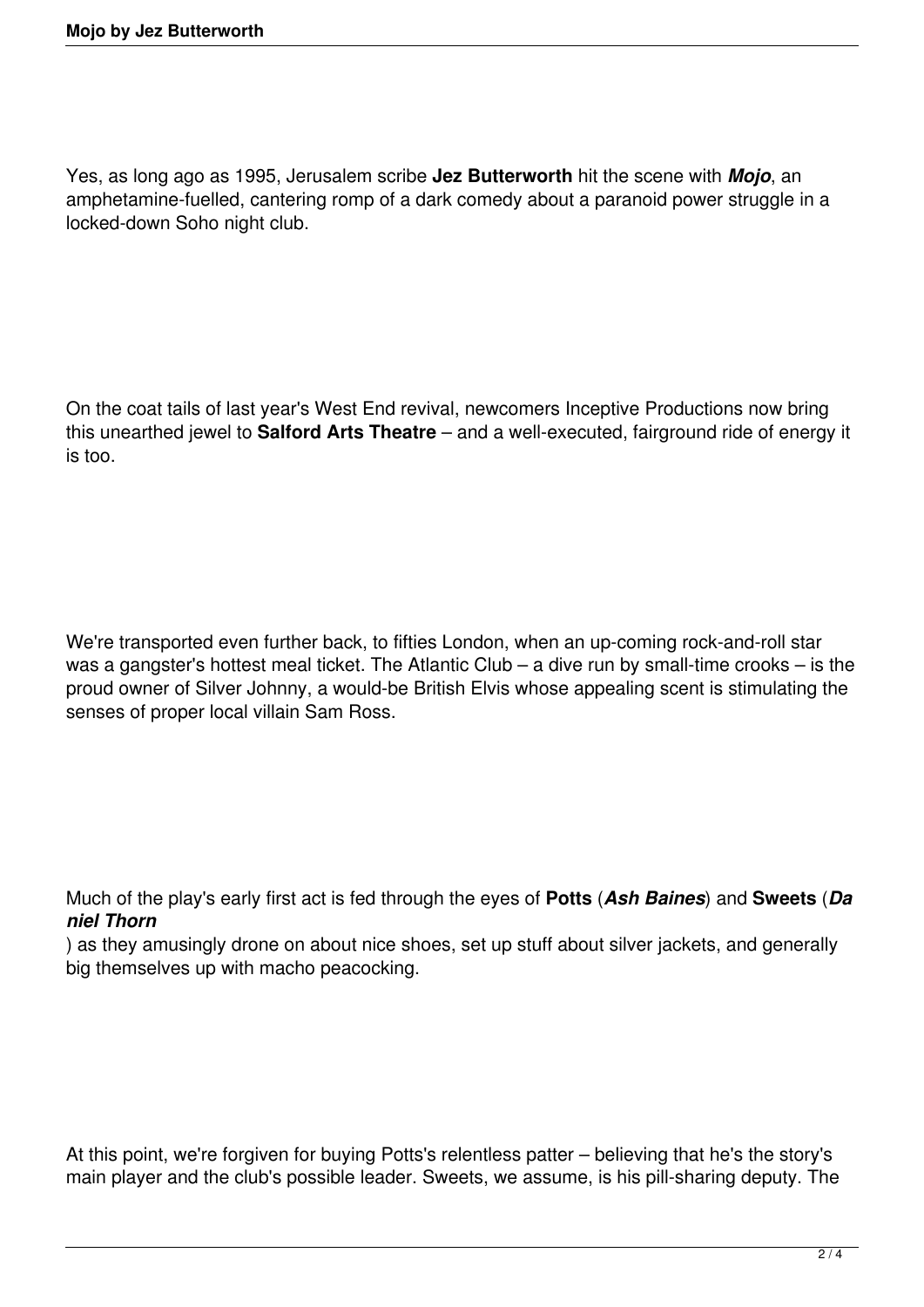dialogue swagger is such a convincing and dense fog of misdirection, it perhaps throws the audience member more than any receiving character.

But then arrives the all-important kick-up-the-arse to get the yarn spinning: their boss Ezra has turned up in two separate bins, and Silver Johnny has vanished. And the masks come off. As fast as his diction, Potts reveals himself as a fickle, narky, easily spooked and weak wannabe. And Sweets is just the daft bugger who looks up to him and props him up.

The battle for supremacy is on between Ezra's number two **Mickey** (*Chris Kirkby*) and the deceased owner's psychotically mercurial son

## **Baby**

(

#### *John Burrell*

) as they bolt the doors and lie low, fearing further retribution from their rivals outside the club. But, as you'd expect, the joy is watching them suss out and deal with their true competitors generating

*inside* 

the club – and spotting how some are just their own worst enemy.

It didn't occur to me until fairly late on that the narrative is owned by Baby. It's a truly gripping arc – at first he appears to be nothing more than a weirdo and sadistic to bully to Mickey's ally **S kinny**

#### (

### *Joe Exley*

, brilliantly fusing Ronnie Kray with Alan Carr). But Baby drags himself through a Henry Four-to-Five transformation – wayward offspring to man of action – with the goal of rendering the erstwhile-controlling Mickey powerless to help himself to a Baby birth right.